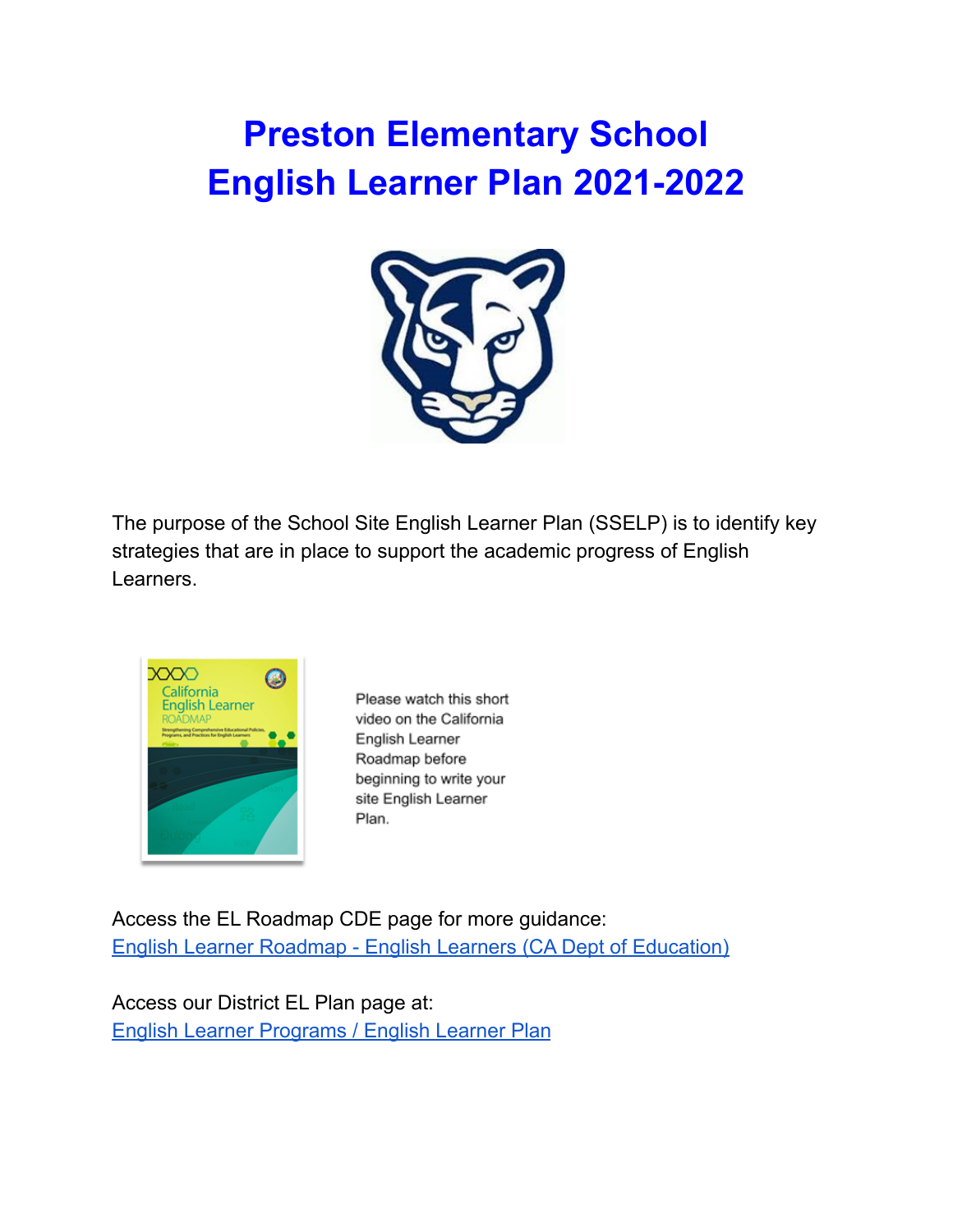EL Action Team - Teachers beyond your coach/strategist/SEI teachers -

- Preston's Leadership team and
- Preston's PTA

EL Demographics:

This is a sample of the data.

- Number of English Learners: 94
- Number of English Learners by grade:
	- Kinder: 19 (Students speaking at home more than one language besides English. They'll soon take the initial ELPAC test)
	- First: 26
	- Second: 16
	- Third: 19
	- Fourth: 15
	- $\circ$  Fifth: 18
- Number of dually identified students:
	- 11
- Number of LTELs or at risk of becoming LTEL:
	- 12 (4th and 5th Graders)
- Number of English Learners by language: Just do the top 3 to 4 languages
	- Spanish- 90
	- Gujarati- 1
	- Hindi- 1
	- Russian- 1
	- Samoan- 1

Upon Entry (Newcomers/Recently enrolled):

- Entered 2021- 14
- Entered 2022- 9

# How does the school welcome new English Learners?

● Preston Elementary supports classes with English Language Learners (ELL) by providing Bilingual Instructional Assistants that will provide support to students not with bilingual teachers. Also, all the necessary English Development (ELD) materials and Professional Development (PD) for teachers. Preston Elementary supports efforts to see language as an asset. Preston Elementary supports efforts to see language as an asset which helps students feel welcome. Additionally, we have bilingual office staff to support any of our parents' and community needs.

What strategies are in place for parents to know what their role is in being the parent of an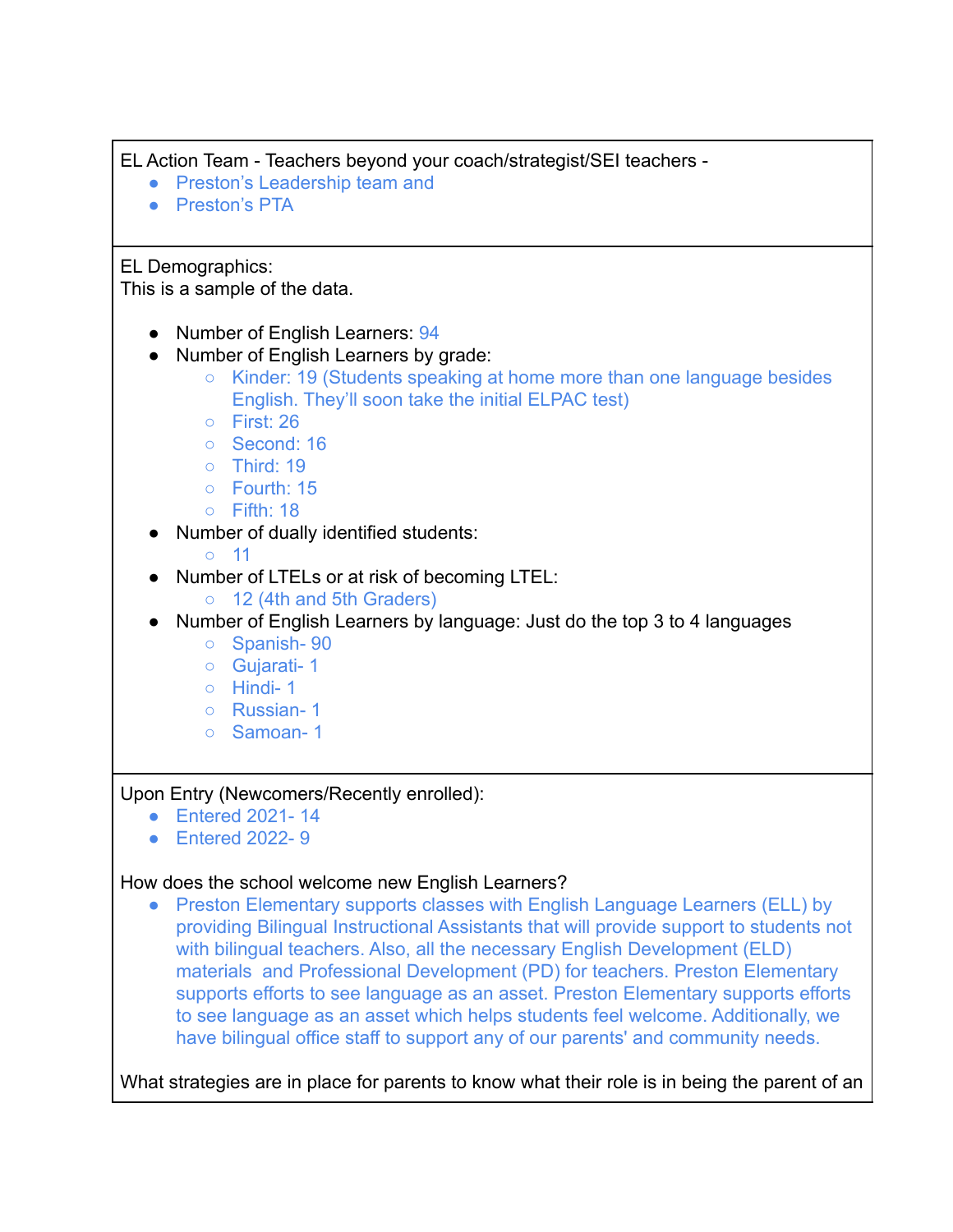English Learner? ● Parents are given the school handbook. Parents are provided information on how they can support their child at home. Also, they have an opportunity to be part of the English Learner Advisory Committee (ELAC). How are teachers notified and what supports are put in place for students to start out their academic career in Rialto schools successfully? Teachers are notified on the day a student is enrolled in their class. The students are placed in an SEI class with a credentialed teacher. Scaffolds and supports are provided by administration and Instructional Strategist on site. Assistance is also given if assessments need to be done to measure the academic level of their primary language. What Academic Programs are available to English Learners at your school site? ● EL students are offered designated ELD for no less than thirty minutes a day. Also, integrated ELD is occurring throughout the whole day in every content area. In addition, they participate in small group instruction with primary language support. How are you ensuring equitable access for English Learners to advanced instructional programs? • The core curriculum has suggested scaffolds for English Learners. Those suggested scaffolds are then modified to enhance the students' learning experience. Teachers also use SDAIE strategies, GLAD strategies and some components of the SIOP model. What data is used to determine if English Learners are making progress toward English language proficiency and reclassification? • The ELPAC assessment data is used to determine English Learners progress toward English proficiency. Teachers also utilize the EL Rubric and ELD grades. How are English Learners Progress Monitored at your school site? • The Ellevation EL management platform is used to monitor progress. What steps are taken when English Learners are not making progress? • Teachers are provided with a monitoring form which requires a one on one meeting with parents and students. This form then becomes a support plan for the students. What social and emotional support are you putting in place to support English Learners at your school site? Students are provided with the opportunity to participate in social and emotional small groups through TBS services and/or the PATHS Curriculum. Parents are provided with outside community resources as well, such as South Coast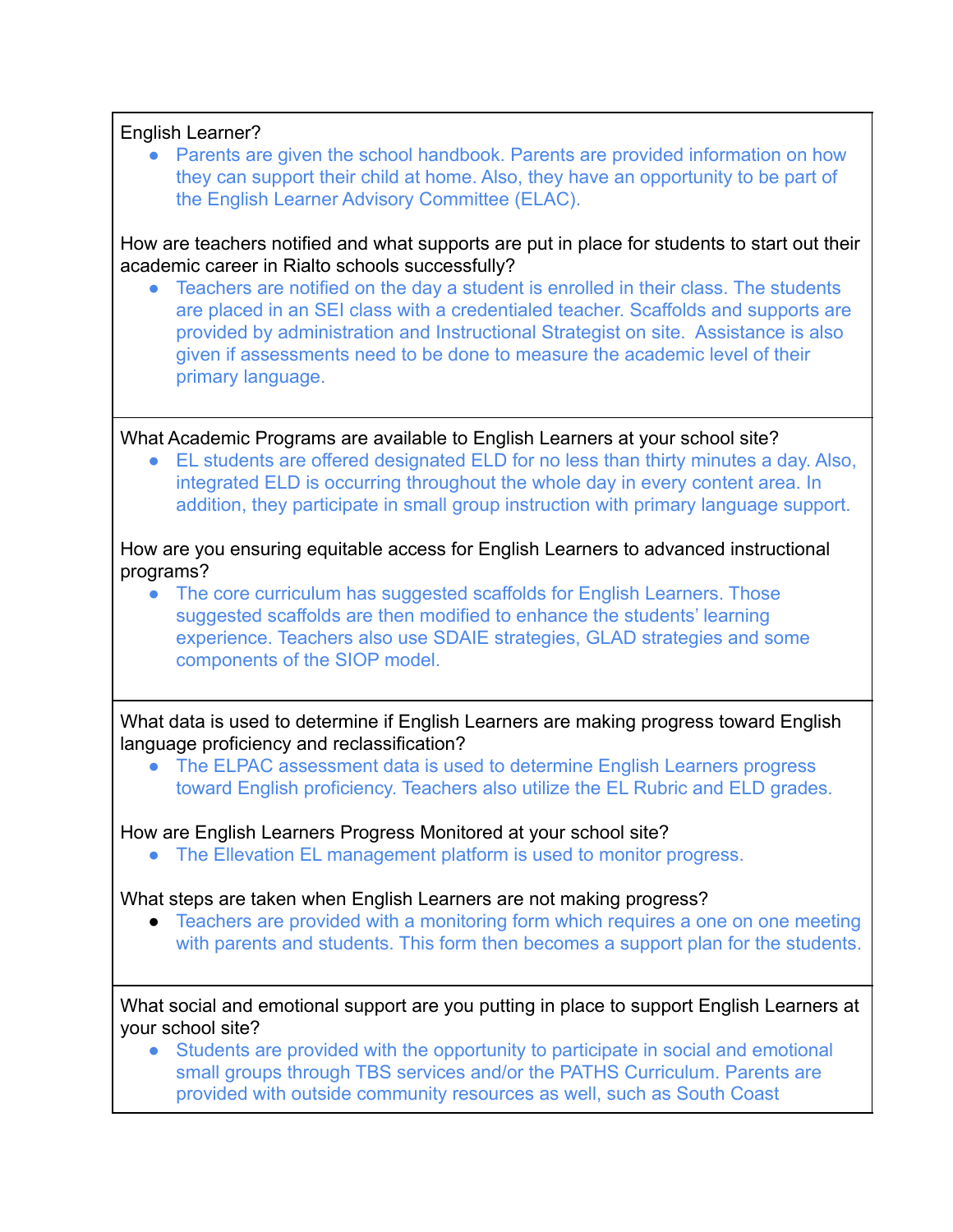| Counseling services. Teachers use PBIS strategies inside and outside the<br>classroom.                                                                                                                                                                                                                                                                                                                                                                                                                                                                                                                                                                                                                                                                                                                                                                                                                                                                                                                                                                                                                                                            |
|---------------------------------------------------------------------------------------------------------------------------------------------------------------------------------------------------------------------------------------------------------------------------------------------------------------------------------------------------------------------------------------------------------------------------------------------------------------------------------------------------------------------------------------------------------------------------------------------------------------------------------------------------------------------------------------------------------------------------------------------------------------------------------------------------------------------------------------------------------------------------------------------------------------------------------------------------------------------------------------------------------------------------------------------------------------------------------------------------------------------------------------------------|
| <b>Staffing and Professional Development:</b>                                                                                                                                                                                                                                                                                                                                                                                                                                                                                                                                                                                                                                                                                                                                                                                                                                                                                                                                                                                                                                                                                                     |
| How are teachers placed within your site EL Program?<br>A teacher is placed in a SEI class according to their expertise in language<br>development, certification.                                                                                                                                                                                                                                                                                                                                                                                                                                                                                                                                                                                                                                                                                                                                                                                                                                                                                                                                                                                |
| What site professional development is given to teachers and Bilingual Instructional<br>Assistants to improve their instructional practices with English Learners?<br>Teachers and instructional assistants have gone through extensive PD on<br>comprehensible input, language development and the other language supports<br>ELs need.                                                                                                                                                                                                                                                                                                                                                                                                                                                                                                                                                                                                                                                                                                                                                                                                           |
| Parent Engagement:                                                                                                                                                                                                                                                                                                                                                                                                                                                                                                                                                                                                                                                                                                                                                                                                                                                                                                                                                                                                                                                                                                                                |
| How are parents encouraged to attend English Learner Advisory Committee meetings?<br>Parents are invited through Remind, flyers sent home, phone calls and texts.<br>What training is offered to parents through ELAC?<br>Parents have been offered training through a CABE grant and<br>$\bullet$<br>Parents have been offered training through Preston Elementary provided by the<br>$\bullet$<br>Instructional Strategist such as a series of workshops "Raising a Reader".<br>What additional training is offered to parents of English Learners?<br>Preston Elementary will include Parent Engagement Trainings, Workshops, and<br>$\bullet$<br>informational meetings to increase parent involvement and build leadership within<br>our own community at the school site.<br>Possible trainings, workshops, and opportunities may include but not limited to:<br>$\bullet$<br>* Behavior Expectations Assemblies/Character development assemblies and<br>classroom presentations<br>* ELAC<br>* SSC<br><i>*Parent Volunteer On/Off Campus</i><br>*Morning Reading Buddies<br>*School Garden<br>*Safety/Emergency Preparedness opportunities |
| <b>*Red Ribbon Week</b><br><b>*Fall Festival/Trunk or Treat</b><br><i><b>*Spring Carnival</b></i><br><i><b>*Bring Your Parent to School events</b></i><br><b>*AVID Literacy Nights</b><br>*Raising a Reader                                                                                                                                                                                                                                                                                                                                                                                                                                                                                                                                                                                                                                                                                                                                                                                                                                                                                                                                       |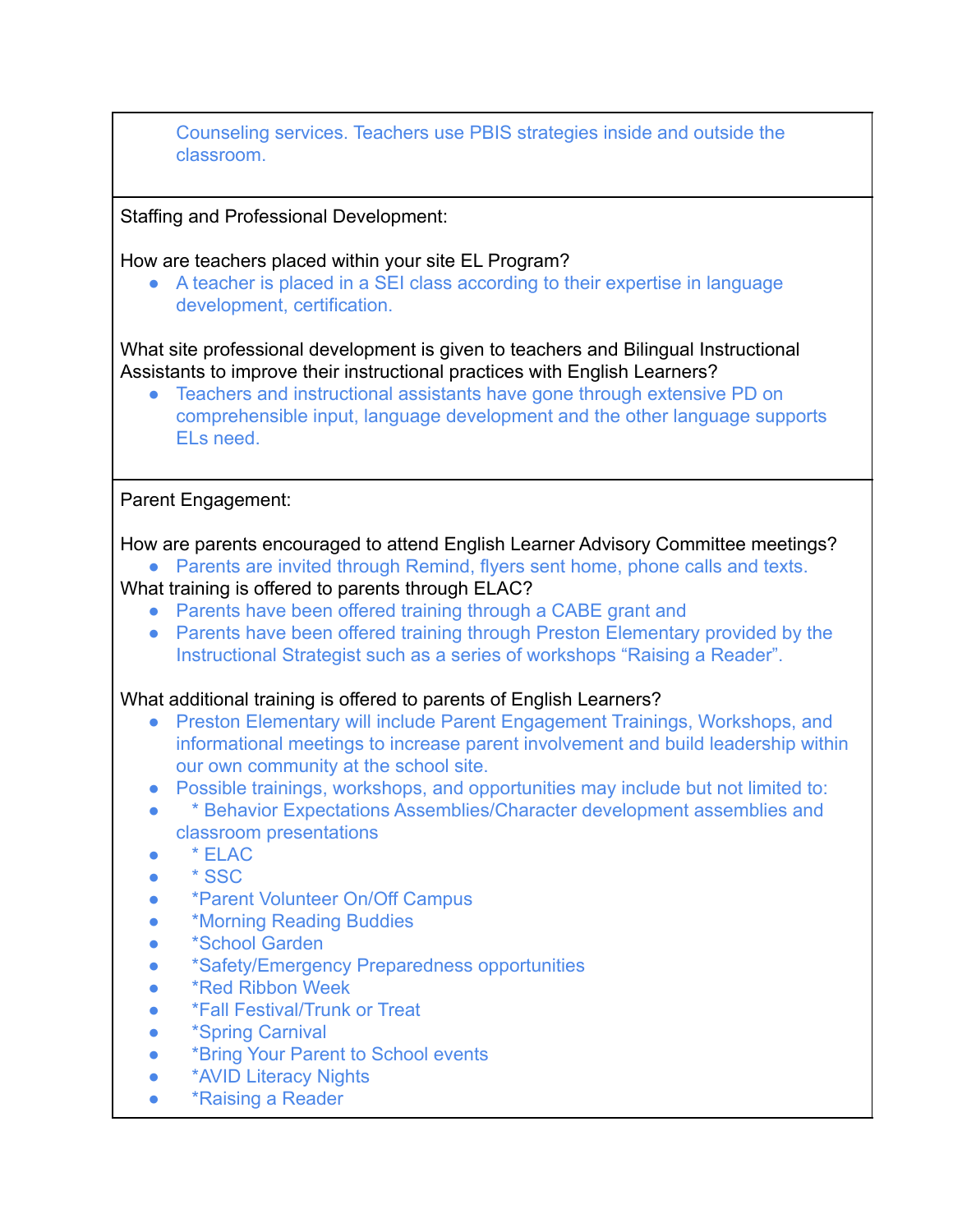- \*Kindergarten Bootcamp
- \*ParentVue
- \*Parent Computer Classes and technology trainings
- \*Bingo For Books
- \*Craft Nights
- \*Field Trips on Site and/or virtually
- \*Virtual and/or on-campus assemblies
- \*Community Movie Night
- \*Lego Robotics
- \*STEM activities
- \*Read Across America
- \*Bi-Lingual Puppet show

\* Preston Elementary School follows the CDC/RUSD COVID-19 guidelines and due to the pandemic available training dates are T.B.A.

#### Funding:

## How are school site funds coordinated to provide support for English Learners?

- Preston Elementary School funds are coordinated the following way:
- Funds will be utilized for Certificated salaries, benefits, professional consulting services, operating expenditures, professional development, books and supplies.
- Instructional materials, including books and learning tools will be provided to students to use, to support learning strategies taught in the classroom.
- Alternative Support/RTI (Response to Intervention) teachers and staff will work to define and calibrate efforts among grade levels to provide support during, or after the school day depending on the needs of the students' families, for identified students who are at-risk of failing in the areas of Math, and/or Reading/ELA/ELD, as determined by school data.
- A combination of teachers and/or an approved outside vendor to provide tutoring will be implemented to provide intervention. Programs will be purchased to be utilized during intervention. Targeted subgroups in need of support include:
	- English learners
	- English Learners at risk of failing in ELA or Math
	- RFEPs not making adequate progress and Long Term English Learners who are in 4th and 5th grades, have been in the country for 4-5 years and are levels 1 or 2 based on the most recent ELPAC Overall Level.
- Alternative support will be provided by teachers and other professionals, after school or on specific Saturdays, for students who are at risk of failure due to excessive absences.
- Academic conferencing time will be provided with teachers, administrators and parents to meet regarding students who are not demonstrating adequate progress based on school data. Through this collaborative process, the team will focus on creating a student learning plan that addresses areas of need for each individual student.
- To encourage teacher leadership, leadership team members and teachers will